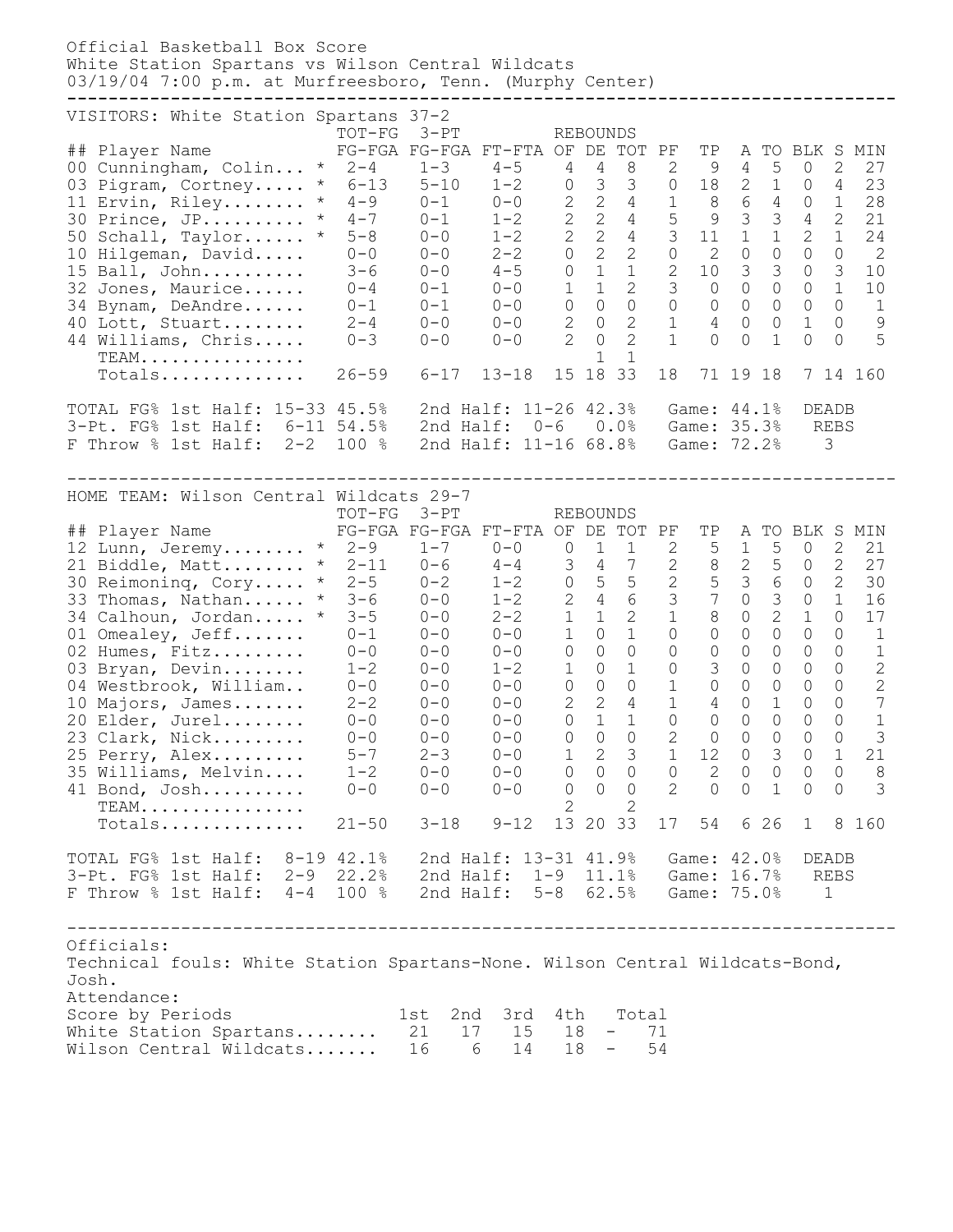Play-By-Play White Station Spartans vs Wilson Central Wildcats 03/19/04 7:00 p.m. at Murfreesboro, Tenn. (Murphy Center)

1st PERIOD Play-by-Play (Page 1)

| 130 LENIOD LIAY DY LIAY (LAGE 1)<br>HOME TEAM: Wilson Central Wildc<br>--------------------------- | TIME           |              |                | SCORE MAR VISITORS: White Station Sparta                               |
|----------------------------------------------------------------------------------------------------|----------------|--------------|----------------|------------------------------------------------------------------------|
| GOOD! LAYUP by Calhoun, Jordan [PNT]                                                               | 07:46          | $2-0$ H 2    |                |                                                                        |
| ASSIST by Reimoning, Cory                                                                          | 07:46          |              |                |                                                                        |
|                                                                                                    | 07:37          |              |                | MISSED 3 PTR by Cunningham, Colin                                      |
| REBOUND (DEF) by Reimoning, Cory                                                                   | 07:37          |              |                |                                                                        |
| TURNOVR by Calhoun, Jordan                                                                         | 07:34          |              |                |                                                                        |
|                                                                                                    | 07:32          |              |                | MISSED JUMPER by Schall, Taylor                                        |
| BLOCK by Calhoun, Jordan                                                                           | 07:32          |              |                |                                                                        |
|                                                                                                    | 07:30<br>07:27 | $2 - 2$      |                | REBOUND (OFF) by Schall, Taylor                                        |
| TURNOVR by Biddle, Matt                                                                            | 07:16          |              |                | T 1 GOOD! LAYUP by Schall, Taylor [PNT]                                |
|                                                                                                    | 07:15          |              |                | STEAL by Prince, JP                                                    |
|                                                                                                    | 07:14          | $2 - 4$      |                | V 2 GOOD! LAYUP by Prince, JP [PNT]                                    |
| GOOD! LAYUP by Thomas, Nathan [PNT]                                                                | 06:56          | $4 - 4$      | T <sub>2</sub> |                                                                        |
|                                                                                                    | 06:44          | $4 - 7$      |                | V 3 GOOD! 3 PTR by Cunningham, Colin                                   |
| TURNOVR by Biddle, Matt                                                                            | 06:36          |              |                |                                                                        |
|                                                                                                    | 06:27          |              |                | MISSED LAYUP by Schall, Taylor                                         |
| REBOUND (DEF) by Thomas, Nathan                                                                    | 06:27          |              |                |                                                                        |
| MISSED 3 PTR by Biddle, Matt                                                                       | 06:07          |              |                |                                                                        |
| REBOUND (OFF) by Calhoun, Jordan                                                                   | 06:07<br>06:05 |              |                |                                                                        |
| MISSED JUMPER by Biddle, Matt                                                                      | 05:59          |              |                | FOUL by Schall, Taylor                                                 |
|                                                                                                    | 05:59          |              |                | BLOCK by Prince, JP                                                    |
|                                                                                                    | 05:56          |              |                | REBOUND (DEF) by Pigram, Cortney                                       |
|                                                                                                    | 05:53          | $4 - 9$      |                | V 5 GOOD! LAYUP by Ervin, Riley [PNT]                                  |
|                                                                                                    | 05:53          |              |                | ASSIST by Pigram, Cortney                                              |
| GOOD! LAYUP by Calhoun, Jordan [PNT]                                                               | 05:43          | $6 - 9$      | V 3            |                                                                        |
| ASSIST by Lunn, Jeremy                                                                             | 05:43          |              |                |                                                                        |
|                                                                                                    | 05:34          |              |                | MISSED 3 PTR by Pigram, Cortney                                        |
| REBOUND (DEF) by Thomas, Nathan                                                                    | 05:34          |              |                |                                                                        |
| MISSED 3 PTR by Biddle, Matt                                                                       | 05:09          |              |                |                                                                        |
|                                                                                                    | 05:09<br>05:01 |              |                | REBOUND (DEF) by Prince, JP<br>6-12 V 6 GOOD! 3 PTR by Pigram, Cortney |
|                                                                                                    | 05:01          |              |                | ASSIST by Prince, JP                                                   |
| TURNOVR by Reimoning, Cory                                                                         | 04:45          |              |                |                                                                        |
|                                                                                                    | 04:44          |              |                | STEAL by Pigram, Cortney                                               |
|                                                                                                    | 04:41          |              |                | MISSED LAYUP by Ervin, Riley                                           |
|                                                                                                    | 04:41          |              |                | REBOUND (OFF) by Cunningham, Colin                                     |
|                                                                                                    | 04:37          |              |                | MISSED 3 PTR by Prince, JP                                             |
|                                                                                                    | 04:37          |              |                | REBOUND (OFF) by Schall, Taylor                                        |
|                                                                                                    | 04:26          |              |                | MISSED 3 PTR by Pigram, Cortney                                        |
| REBOUND (DEF) by Reimoning, Cory                                                                   | 04:26          |              |                |                                                                        |
| MISSED 3 PTR by Reimoning, Cory                                                                    | 04:01<br>03:42 |              |                | FOUL by Prince, JP                                                     |
|                                                                                                    | 03:42          |              |                | REBOUND (DEF) by (TEAM)                                                |
|                                                                                                    | 03:29          |              |                | MISSED JUMPER by Williams, Chris                                       |
|                                                                                                    | 03:29          |              |                | REBOUND (OFF) by Lott, Stuart                                          |
|                                                                                                    | 03:26          |              |                | MISSED JUMPER by Lott, Stuart                                          |
| REBOUND (DEF) by Calhoun, Jordan                                                                   | 03:26          |              |                |                                                                        |
| FOUL by Perry, Alex                                                                                | 03:02          |              |                |                                                                        |
| TURNOVR by Perry, Alex                                                                             | 03:02          |              |                |                                                                        |
| FOUL by Thomas, Nathan                                                                             | 02:34          |              |                |                                                                        |
|                                                                                                    | 02:30<br>02:20 |              |                | 6-13 V 7 GOOD! FT SHOT by Ball, John                                   |
| MISSED 3 PTR by Lunn, Jeremy                                                                       | 02:20          |              |                | REBOUND (DEF) by Ervin, Riley                                          |
|                                                                                                    | 02:10          |              |                | TURNOVR by Ervin, Riley                                                |
| STEAL by Reimoning, Cory                                                                           | 02:10          |              |                |                                                                        |
|                                                                                                    | 02:07          |              |                | FOUL by Lott, Stuart                                                   |
| GOOD! JUMPER by Perry, Alex                                                                        | 01:58          | $8 - 13$ V 5 |                |                                                                        |
|                                                                                                    | 01:45          |              |                | MISSED JUMPER by Ball, John                                            |
| REBOUND (DEF) by Reimoning, Cory                                                                   | 01:45          |              |                |                                                                        |
|                                                                                                    | 01:43          |              |                | FOUL by Ball, John                                                     |
| TURNOVR by Bond, Josh                                                                              | 01:38          |              |                |                                                                        |
|                                                                                                    | 01:37          |              |                | STEAL by Ball, John                                                    |
|                                                                                                    | 01:35<br>01:35 |              |                | FOUL by Ball, John<br>TURNOVR by Ball, John                            |
| GOOD! 3 PTR by Perry, Alex                                                                         | 01:26          | $11-13$ V 2  |                |                                                                        |
| ASSIST by Reimoning, Cory                                                                          | 01:26          |              |                |                                                                        |
|                                                                                                    |                |              |                | 01:17 11-16 V 5 GOOD! 3 PTR by Pigram, Cortney                         |
|                                                                                                    |                |              |                |                                                                        |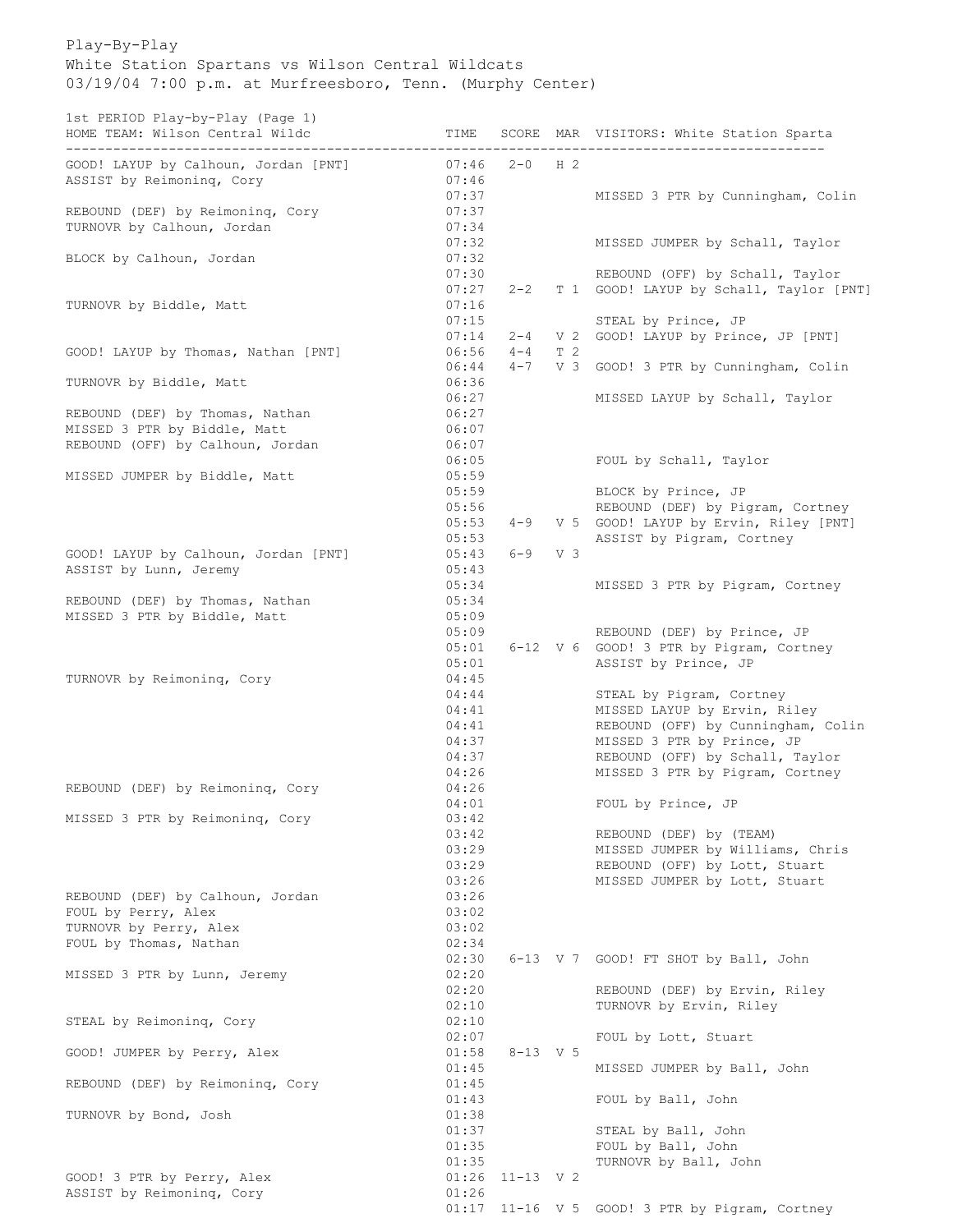| 01:17 |  | ASSIST by Ervin, Riley                           |
|-------|--|--------------------------------------------------|
| 00:48 |  |                                                  |
| 00:48 |  | BLOCK by Prince, JP                              |
| 00:48 |  |                                                  |
|       |  |                                                  |
|       |  | 00:28 13-18 V 5 GOOD! JUMPER by Pigram, Cortney  |
|       |  |                                                  |
| 00:13 |  |                                                  |
|       |  | $00:04$ 16-21 V 5 GOOD! 3 PTR by Pigram, Cortney |
| 00:04 |  | ASSIST by Ervin, Riley                           |
|       |  | $00:36$ 13-16 V 3<br>$00:13$ 16-18 V 2           |

White Station Spartans 21, Wilson Central Wildcats 16

| 2nd PERIOD Play-by-Play (Page 1)<br>HOME TEAM: Wilson Central Wildc | TIME           |                  | SCORE MAR VISITORS: White Station Sparta             |
|---------------------------------------------------------------------|----------------|------------------|------------------------------------------------------|
| _________________<br>_______________________                        |                |                  |                                                      |
|                                                                     | 07:34          |                  | MISSED JUMPER by Pigram, Cortney                     |
| REBOUND (DEF) by Thomas, Nathan                                     | 07:34          |                  |                                                      |
| FOUL by Thomas, Nathan<br>TURNOVR by Thomas, Nathan                 | 07:29<br>07:29 |                  |                                                      |
|                                                                     | 07:08          |                  | 16-23 V 7 GOOD! JUMPER by Schall, Taylor [PNT]       |
|                                                                     | 07:08          |                  | ASSIST by Cunningham, Colin                          |
| TURNOVR by Calhoun, Jordan                                          | 06:48          |                  |                                                      |
|                                                                     |                |                  | 06:34 16-25 V 9 GOOD! JUMPER by Schall, Taylor       |
|                                                                     | 06:34          |                  | ASSIST by Prince, JP                                 |
| MISSED 3 PTR by Perry, Alex                                         | 06:13          |                  |                                                      |
|                                                                     | 06:13          |                  | REBOUND (DEF) by Ervin, Riley                        |
|                                                                     |                |                  | 06:06 16-28 V 12 GOOD! 3 PTR by Pigram, Cortney      |
|                                                                     | 06:06          |                  | ASSIST by Ervin, Riley                               |
| TIMEOUT 30sec                                                       | 05:34          |                  |                                                      |
| MISSED JUMPER by Calhoun, Jordan                                    | 05:22          |                  |                                                      |
|                                                                     | 05:22          |                  | REBOUND (DEF) by Cunningham, Colin                   |
|                                                                     | 05:13          |                  | 05:13 16-30 V 14 GOOD! LAYUP by Schall, Taylor [PNT] |
| TURNOVR by Biddle, Matt                                             | 05:00          |                  | ASSIST by Ervin, Riley                               |
|                                                                     | 04:41          |                  | MISSED LAYUP by Ervin, Riley                         |
| REBOUND (DEF) by Perry, Alex                                        | 04:41          |                  |                                                      |
|                                                                     | 04:30          |                  | FOUL by Schall, Taylor                               |
| GOOD! FT SHOT by Calhoun, Jordan                                    | 04:30          | 17-30 V 13       |                                                      |
| GOOD! FT SHOT by Calhoun, Jordan                                    | 04:30          | 18-30 V 12       |                                                      |
|                                                                     | 04:13          |                  | FOUL by Prince, JP                                   |
|                                                                     | 04:13          |                  | TURNOVR by Prince, JP                                |
| FOUL by Reimoning, Cory                                             | 03:52          |                  |                                                      |
| TURNOVR by Reimoning, Cory                                          | 03:52          |                  |                                                      |
|                                                                     | 03:37          |                  | MISSED JUMPER by Lott, Stuart                        |
| REBOUND (DEF) by Biddle, Matt                                       | 03:37          |                  |                                                      |
|                                                                     | 03:35<br>03:35 | 19-30 V 11       | FOUL by Jones, Maurice                               |
| GOOD! FT SHOT by Biddle, Matt<br>GOOD! FT SHOT by Biddle, Matt      |                | 03:35 20-30 V 10 |                                                      |
|                                                                     | 03:27          |                  | MISSED JUMPER by Pigram, Cortney                     |
|                                                                     | 03:27          |                  | REBOUND (OFF) by Cunningham, Colin                   |
|                                                                     | 03:20          |                  | MISSED JUMPER by Jones, Maurice                      |
|                                                                     |                | 03:20            | REBOUND (OFF) by Ervin, Riley                        |
|                                                                     |                |                  | 03:13 20-33 V 13 GOOD! 3 PTR by Pigram, Cortney      |
|                                                                     | 03:13          |                  | ASSIST by Cunningham, Colin                          |
| TURNOVR by Lunn, Jeremy                                             | 02:58          |                  |                                                      |
|                                                                     | 02:57          |                  | STEAL by Pigram, Cortney                             |
|                                                                     | 02:54          |                  | MISSED 3 PTR by Pigram, Cortney                      |
|                                                                     | 02:54          |                  | REBOUND (OFF) by Ervin, Riley                        |
| TURNOVR by Biddle, Matt                                             | 02:51<br>02:40 |                  | TURNOVR by Ervin, Riley                              |
|                                                                     | 02:38          |                  | STEAL by Pigram, Cortney                             |
|                                                                     | 02:30          |                  | TURNOVR by Cunningham, Colin                         |
| STEAL by Biddle, Matt                                               | 02:29          |                  |                                                      |
| MISSED 3 PTR by Lunn, Jeremy                                        | 02:22          |                  |                                                      |
|                                                                     | 02:22          |                  | REBOUND (DEF) by Cunningham, Colin                   |
|                                                                     | 02:05          |                  | TURNOVR by Ervin, Riley                              |
| STEAL by Lunn, Jeremy                                               | 02:04          |                  |                                                      |
| GOOD! LAYUP by Lunn, Jeremy [PNT]                                   | 02:03          | 22-33 V 11       |                                                      |
|                                                                     | 01:51          |                  | MISSED JUMPER by Jones, Maurice                      |
| REBOUND (DEF) by Majors, James                                      | 01:51          |                  |                                                      |
| FOUL by Majors, James                                               | 01:46          |                  |                                                      |
| TURNOVR by Majors, James                                            | 01:46          |                  |                                                      |
|                                                                     | 01:29          |                  | 22-35 V 13 GOOD! LAYUP by Prince, JP [PNT]           |
| MISSED JUMPER by Reimoning, Cory                                    | 01:14          |                  |                                                      |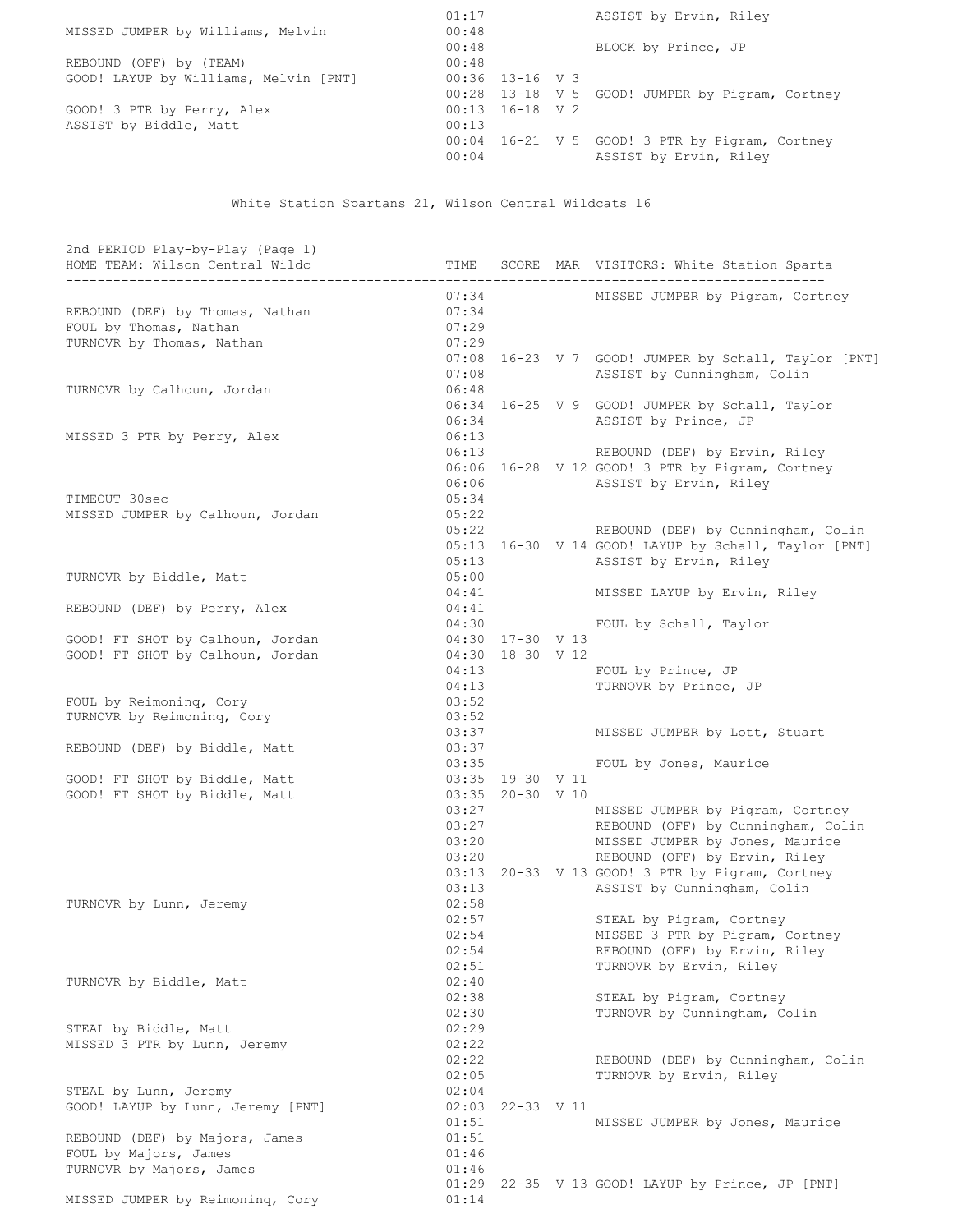|                              | 01:14 | BLOCK by Prince, JP                                 |
|------------------------------|-------|-----------------------------------------------------|
|                              | 01:10 | REBOUND (DEF) by Cunningham, Colin                  |
|                              | 01:07 | MISSED JUMPER by Williams, Chris                    |
|                              | 01:07 | REBOUND (OFF) by Williams, Chris                    |
|                              | 00:59 | FOUL by Williams, Chris                             |
|                              | 00:59 | TURNOVR by Williams, Chris                          |
| MISSED 3 PTR by Lunn, Jeremy | 00:34 |                                                     |
|                              | 00:34 | REBOUND (DEF) by Prince, JP                         |
|                              | 00:06 | 22-37 V 15 GOOD! LAYUP by Cunningham, Colin [PNT]   |
|                              | 00:06 | ASSIST by Ball, John                                |
| FOUL by Reimoning, Cory      | 00:06 |                                                     |
|                              |       | 00:06 22-38 V 16 GOOD! FT SHOT by Cunningham, Colin |

White Station Spartans 38, Wilson Central Wildcats 22

| 3rd PERIOD Play-by-Play (Page 1)      |       |                    |                                                       |
|---------------------------------------|-------|--------------------|-------------------------------------------------------|
| HOME TEAM: Wilson Central Wildc       | TIME  |                    | SCORE MAR VISITORS: White Station Sparta              |
|                                       |       |                    |                                                       |
| GOOD! JUMPER by Reimoning, Cory [PNT] |       | $07:48$ 24-38 V 14 |                                                       |
|                                       | 07:37 |                    | TURNOVR by Cunningham, Colin                          |
|                                       | 07:34 |                    | FOUL by Prince, JP                                    |
| MISSED FT SHOT by Thomas, Nathan      | 07:34 |                    |                                                       |
| REBOUND (OFF) by (DEADBALL)           | 07:34 |                    |                                                       |
| GOOD! FT SHOT by Thomas, Nathan       |       | $07:34$ 25-38 V 13 |                                                       |
|                                       | 07:20 |                    | TURNOVR by Cunningham, Colin                          |
| STEAL by Thomas, Nathan               | 07:19 |                    |                                                       |
| TURNOVR by Reimoning, Cory            | 07:07 |                    |                                                       |
|                                       | 07:06 |                    | STEAL by Pigram, Cortney                              |
| STEAL by Biddle, Matt                 | 07:04 |                    | TURNOVR by Pigram, Cortney                            |
|                                       | 07:03 |                    |                                                       |
| GOOD! LAYUP by Calhoun, Jordan [PNT]  | 06:59 | 06:59 27-38 V 11   |                                                       |
| ASSIST by Biddle, Matt                | 06:52 |                    | TIMEOUT 30sec                                         |
|                                       | 06:37 |                    | FOUL by Schall, Taylor                                |
|                                       | 06:37 |                    | TURNOVR by Schall, Taylor                             |
|                                       | 06:16 |                    |                                                       |
| TURNOVR by Thomas, Nathan             | 06:16 |                    | STEAL by Schall, Taylor                               |
| FOUL by Lunn, Jeremy                  | 06:08 |                    |                                                       |
|                                       | 06:08 |                    | MISSED FT SHOT by Pigram, Cortney                     |
|                                       | 06:08 |                    | REBOUND (OFF) by (DEADBALL)                           |
|                                       |       |                    | 06:08 27-39 V 12 GOOD! FT SHOT by Pigram, Cortney     |
|                                       | 05:48 |                    | MISSED JUMPER by Prince, JP                           |
| REBOUND (DEF) by Reimoning, Cory      | 05:48 |                    |                                                       |
| TURNOVR by Reimoning, Cory            | 05:41 |                    |                                                       |
|                                       | 05:39 |                    | STEAL by Prince, JP                                   |
| MISSED JUMPER by Thomas, Nathan       | 05:32 |                    |                                                       |
|                                       | 05:32 |                    | BLOCK by Schall, Taylor                               |
|                                       | 05:24 |                    | REBOUND (DEF) by Pigram, Cortney                      |
|                                       | 05:22 |                    | FOUL by Prince, JP                                    |
|                                       | 05:22 |                    | TURNOVR by Prince, JP                                 |
| MISSED LAYUP by Thomas, Nathan        | 05:04 |                    |                                                       |
|                                       | 05:04 |                    | REBOUND (DEF) by Schall, Taylor                       |
| FOUL by Calhoun, Jordan               | 04:55 |                    |                                                       |
|                                       | 04:55 |                    | MISSED FT SHOT by Ball, John                          |
|                                       | 04:55 |                    | REBOUND (OFF) by (DEADBALL)                           |
|                                       |       |                    | 04:55 27-40 V 13 GOOD! FT SHOT by Ball, John          |
| TURNOVR by Thomas, Nathan             | 04:45 |                    |                                                       |
|                                       | 04:45 |                    | STEAL by Ervin, Riley                                 |
|                                       | 04:42 |                    | MISSED JUMPER by Ervin, Riley                         |
|                                       | 04:42 |                    | REBOUND (OFF) by Cunningham, Colin                    |
|                                       | 04:36 |                    | MISSED 3 PTR by Pigram, Cortney                       |
| REBOUND (DEF) by Biddle, Matt         | 04:36 |                    |                                                       |
| TURNOVR by Reimoning, Cory            | 04:19 |                    |                                                       |
|                                       | 04:18 |                    | STEAL by Ball, John                                   |
|                                       |       |                    | 04:17 27-42 V 15 GOOD! LAYUP by Ervin, Riley [FB/PNT] |
|                                       | 04:17 |                    | ASSIST by Ball, John                                  |
| MISSED LAYUP by Calhoun, Jordan       | 03:57 |                    |                                                       |
| REBOUND (OFF) by Thomas, Nathan       | 03:57 |                    |                                                       |
| GOOD! JUMPER by Thomas, Nathan        | 03:54 | 29-42 V 13         |                                                       |
|                                       | 03:38 |                    | MISSED 3 PTR by Cunningham, Colin                     |
| REBOUND (DEF) by Biddle, Matt         | 03:38 |                    |                                                       |
| TURNOVR by Perry, Alex                | 03:19 |                    |                                                       |
| FOUL by Thomas, Nathan                | 03:05 |                    |                                                       |
|                                       |       |                    | 03:05 29-43 V 14 GOOD! FT SHOT by Ball, John          |
|                                       |       |                    | 03:05 29-44 V 15 GOOD! FT SHOT by Ball, John          |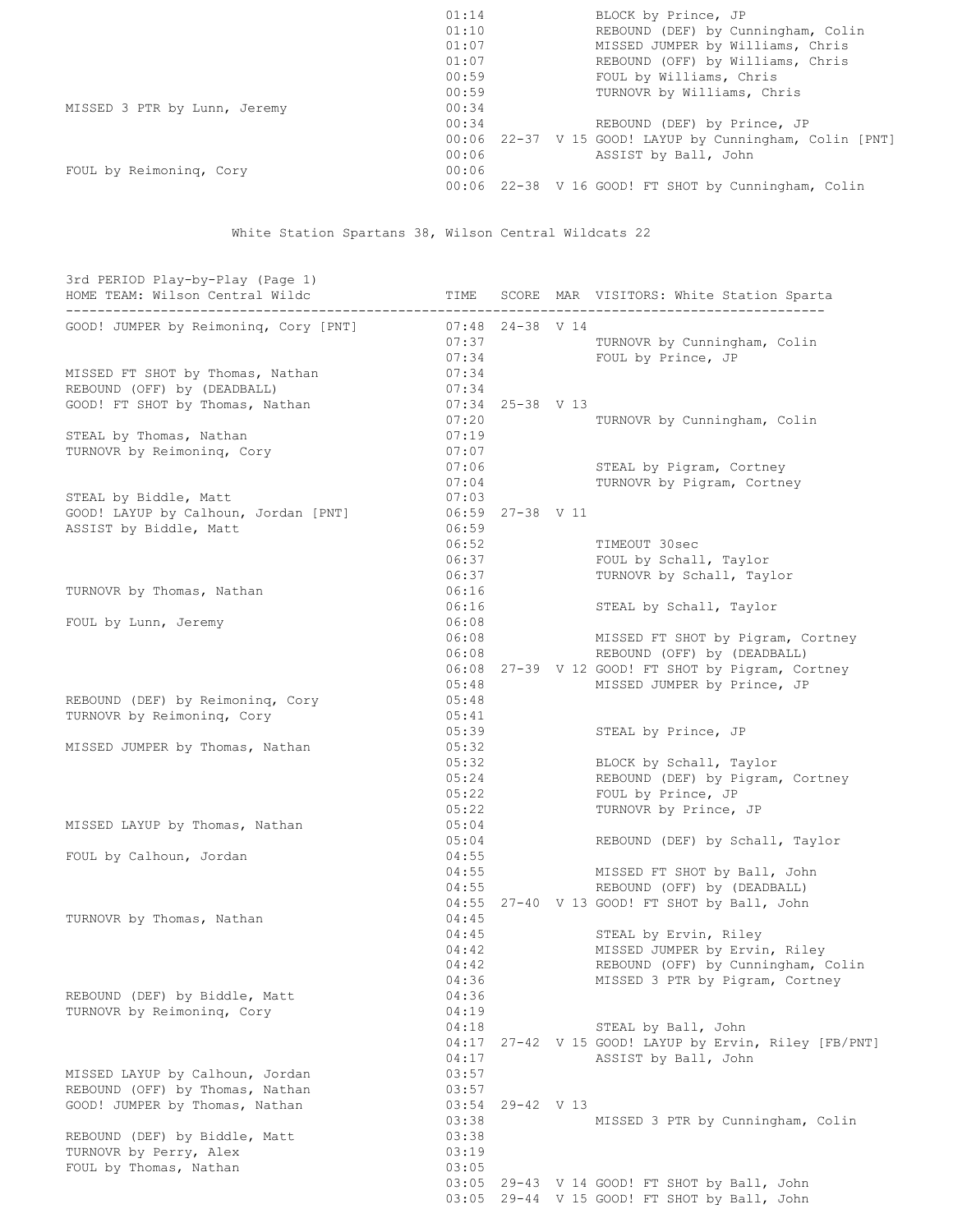| GOOD! JUMPER by Perry, Alex [PNT]    |       | $02:49$ $31-44$ V 13 |                                                     |
|--------------------------------------|-------|----------------------|-----------------------------------------------------|
|                                      | 02:15 | $33-46$ V 13         | 02:40 31-46 V 15 GOOD! LAYUP by Ervin, Riley [PNT]  |
| GOOD! LAYUP by Reimoning, Cory [PNT] | 02:05 |                      |                                                     |
|                                      | 02:05 |                      | MISSED LAYUP by Ervin, Riley                        |
| REBOUND (DEF) by Perry, Alex         | 01:49 |                      |                                                     |
| MISSED 3 PTR by Biddle, Matt         |       |                      |                                                     |
|                                      | 01:49 |                      | REBOUND (DEF) by Schall, Taylor                     |
| FOUL by Bond, Josh                   | 01:48 |                      |                                                     |
| FOUL TECHNCL by Bond, Josh           | 01:47 |                      |                                                     |
| FOUL by Bond, Josh                   | 01:47 |                      |                                                     |
|                                      | 01:47 |                      | 33-47 V 14 GOOD! FT SHOT by Cunningham, Colin       |
|                                      | 01:47 |                      | 33-48 V 15 GOOD! FT SHOT by Cunningham, Colin       |
|                                      | 01:34 |                      | TURNOVR by Ball, John                               |
| STEAL by Perry, Alex                 | 01:33 |                      |                                                     |
| GOOD! JUMPER by Biddle, Matt [PNT]   |       | $01:24$ 35-48 V 13   |                                                     |
| FOUL by Clark, Nick                  | 01:14 |                      |                                                     |
| FOUL by Clark, Nick                  | 01:12 |                      |                                                     |
|                                      |       | 01:12                | MISSED FT SHOT by Cunningham, Colin                 |
|                                      | 01:12 |                      | REBOUND (OFF) by (DEADBALL)                         |
|                                      |       |                      | 01:12 35-49 V 14 GOOD! FT SHOT by Cunningham, Colin |
| TURNOVR by Biddle, Matt              | 01:00 |                      |                                                     |
|                                      | 00:59 |                      | STEAL by Cunningham, Colin                          |
|                                      |       | 00:58                | TURNOVR by Cunningham, Colin                        |
| STEAL by Reimoning, Cory             | 00:57 |                      |                                                     |
|                                      | 00:53 |                      | FOUL by Jones, Maurice                              |
| GOOD! FT SHOT by Reimoning, Cory     |       | $00:53$ 36-49 V 13   |                                                     |
| MISSED FT SHOT by Reimoning, Cory    | 00:53 |                      |                                                     |
|                                      | 00:53 |                      | REBOUND (DEF) by Cunningham, Colin                  |
|                                      | 00:44 |                      | 36-51 V 15 GOOD! LAYUP by Ball, John [PNT]          |
|                                      | 00:44 |                      | ASSIST by Ervin, Riley                              |
| TURNOVR by Reimoning, Cory           | 00:11 |                      |                                                     |
|                                      | 00:10 |                      | STEAL by Ball, John                                 |
|                                      | 00:08 |                      | TURNOVR by Ball, John                               |
| STEAL by Lunn, Jeremy                | 00:08 |                      |                                                     |
| TURNOVR by Lunn, Jeremy              | 00:08 |                      |                                                     |
|                                      |       |                      | 00:06 36-53 V 17 GOOD! LAYUP by Ball, John [PNT]    |
|                                      | 00:06 |                      | ASSIST by Cunningham, Colin                         |
|                                      |       |                      |                                                     |

White Station Spartans 53, Wilson Central Wildcats 36

| 4th PERIOD Play-by-Play (Page 1)<br>HOME TEAM: Wilson Central Wildc | TIME           |                    | SCORE MAR VISITORS: White Station Sparta                                               |
|---------------------------------------------------------------------|----------------|--------------------|----------------------------------------------------------------------------------------|
| MISSED JUMPER by Thomas, Nathan                                     | 07:56          |                    |                                                                                        |
| REBOUND (OFF) by Biddle, Matt                                       | 07:56          |                    |                                                                                        |
| MISSED JUMPER by Biddle, Matt                                       | 07:55          |                    |                                                                                        |
|                                                                     | 07:55          |                    | BLOCK by Schall, Taylor                                                                |
| REBOUND (OFF) by (TEAM)                                             | 07:55          |                    |                                                                                        |
| TURNOVR by Lunn, Jeremy                                             | 07:31          |                    |                                                                                        |
|                                                                     | 07:30          |                    | STEAL by Cunningham, Colin                                                             |
|                                                                     | 07:28          |                    | MISSED 3 PTR by Ervin, Riley                                                           |
| REBOUND (DEF) by Thomas, Nathan                                     | 07:28          |                    |                                                                                        |
| GOOD! 3 PTR by Lunn, Jeremy                                         | 07:17          | 39-53 V 14         |                                                                                        |
| ASSIST by Reimoning, Cory                                           | 07:17          |                    |                                                                                        |
|                                                                     | 07:09          |                    | FOUL by Cunningham, Colin                                                              |
|                                                                     |                | 07:09              | TURNOVR by Cunningham, Colin                                                           |
| MISSED 3 PTR by Lunn, Jeremy                                        | 06:52<br>06:52 |                    |                                                                                        |
|                                                                     |                |                    | REBOUND (DEF) by Pigram, Cortney<br>06:46 39-55 V 16 GOOD! LAYUP by Ervin, Riley [PNT] |
|                                                                     | 06:46          |                    | ASSIST by Pigram, Cortney                                                              |
| MISSED 3 PTR by Biddle, Matt                                        | 06:35          |                    |                                                                                        |
| REBOUND (OFF) by Perry, Alex                                        | 06:35          |                    |                                                                                        |
| GOOD! LAYUP by Perry, Alex [PNT]                                    |                | $06:32$ 41-55 V 14 |                                                                                        |
|                                                                     | 06:15          |                    | MISSED JUMPER by Ball, John                                                            |
| REBOUND (DEF) by Reimoning, Cory                                    | 06:15          |                    |                                                                                        |
| FOUL by Lunn, Jeremy                                                | 06:08          |                    |                                                                                        |
| TURNOVR by Lunn, Jeremy                                             | 06:08          |                    |                                                                                        |
|                                                                     | 05:57          |                    | 41-57 V 16 GOOD! JUMPER by Ball, John                                                  |
|                                                                     | 05:57          |                    | ASSIST by Schall, Taylor                                                               |
| TURNOVR by Perry, Alex                                              | 05:46          |                    |                                                                                        |
| TIMEOUT TEAM                                                        | 05:46          |                    |                                                                                        |
|                                                                     |                |                    | 05:34 41-59 V 18 GOOD! JUMPER by Schall, Taylor [PNT]                                  |
|                                                                     | 05:34          |                    | ASSIST by Prince, JP                                                                   |
| MISSED 3 PTR by Biddle, Matt                                        | 05:20          |                    |                                                                                        |
| REBOUND (OFF) by Biddle, Matt                                       | 05:20          |                    |                                                                                        |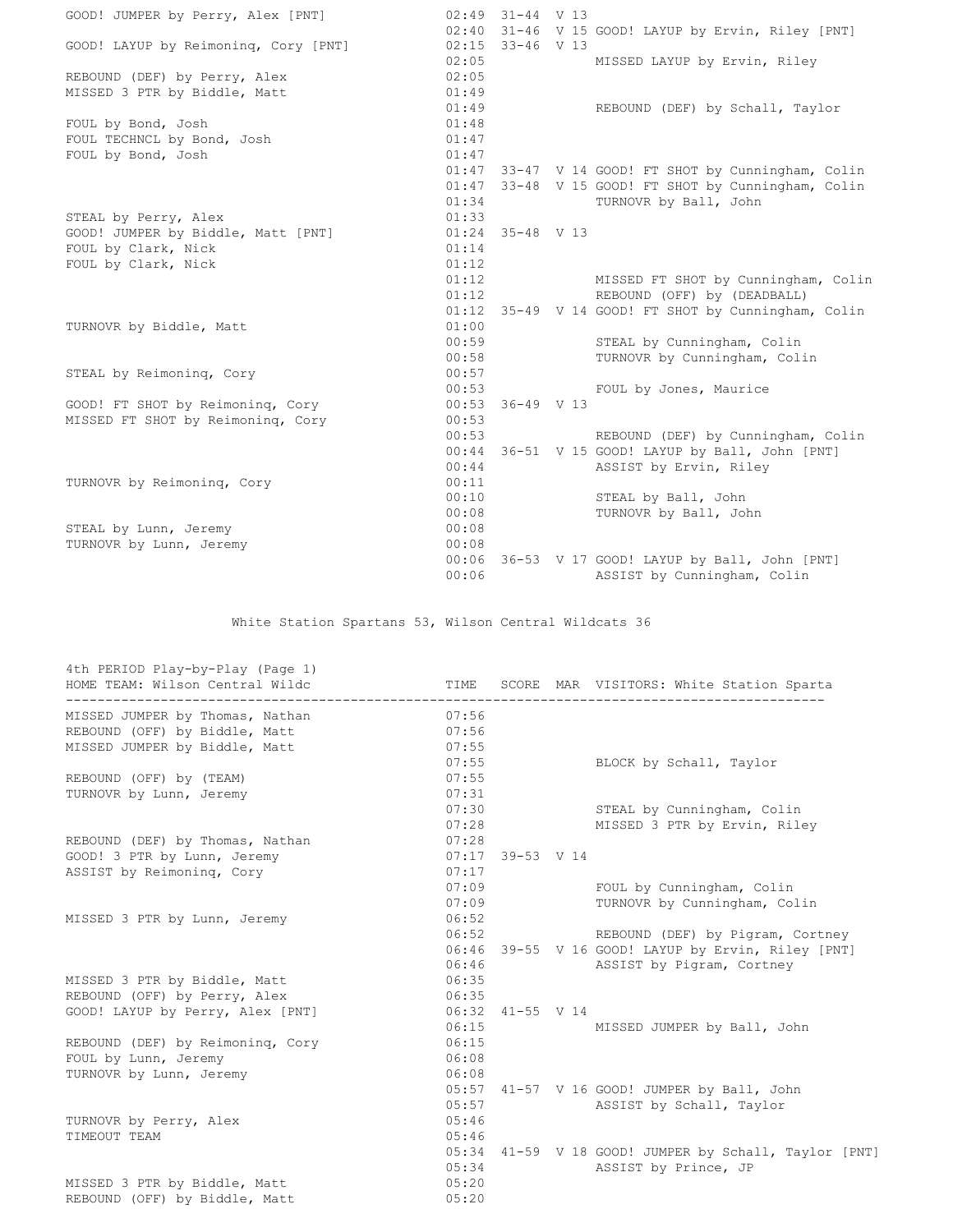| GOOD! JUMPER by Biddle, Matt [PNT]                                                                    | 05:17 43-59 V 16<br>05:08<br>05:08<br>05:05<br>MISSED DUNK by Prince, JP                                           | MISSED 3 PTR by Pigram, Cortney<br>REBOUND (OFF) by Prince, JP                                                                         |
|-------------------------------------------------------------------------------------------------------|--------------------------------------------------------------------------------------------------------------------|----------------------------------------------------------------------------------------------------------------------------------------|
|                                                                                                       | 05:05<br>05:02 43-61 V 18 GOOD! LAYUP by Prince, JP [PNT]<br>05:02                                                 | REBOUND (OFF) by Cunningham, Colin<br>ASSIST by Cunningham, Colin                                                                      |
| MISSED LAYUP by Biddle, Matt                                                                          | 04:49<br>04:49<br>BLOCK by Prince, JP                                                                              |                                                                                                                                        |
| REBOUND (OFF) by Majors, James<br>GOOD! LAYUP by Majors, James [PNT]                                  | 04:48<br>04:46 45-61 V 16<br>04:34<br>TURNOVR by Ervin, Riley<br>04:22<br>FOUL by Ervin, Riley                     |                                                                                                                                        |
| MISSED 3 PTR by Biddle, Matt<br>REBOUND (OFF) by Majors, James<br>GOOD! JUMPER by Majors, James [PNT] | 04:17<br>04:17<br>04:14 47-61 V 14                                                                                 |                                                                                                                                        |
|                                                                                                       | 03:57 47-63 V 16 GOOD! JUMPER by Prince, JP<br>03:57<br>ASSIST by Ball, John                                       |                                                                                                                                        |
| MISSED 3 PTR by Reimoning, Cory                                                                       | 03:38<br>03:38<br>03:32                                                                                            | REBOUND (DEF) by Ball, John<br>MISSED LAYUP by Ball, John                                                                              |
| REBOUND (DEF) by Majors, James<br>MISSED 3 PTR by Lunn, Jeremy<br>REBOUND (OFF) by Biddle, Matt       | 03:32<br>03:09<br>03:09                                                                                            |                                                                                                                                        |
| GOOD! FT SHOT by Biddle, Matt<br>GOOD! FT SHOT by Biddle, Matt                                        | 03:05<br>FOUL by Cunningham, Colin<br>03:05 48-63 V 15<br>03:05 49-63 V 14                                         |                                                                                                                                        |
|                                                                                                       | 02:53<br>02:53<br>02:49<br>02:49                                                                                   | MISSED JUMPER by Schall, Taylor<br>REBOUND (OFF) by Jones, Maurice<br>MISSED JUMPER by Jones, Maurice<br>REBOUND (OFF) by Lott, Stuart |
| MISSED 3 PTR by Lunn, Jeremy                                                                          | 02:44 49-65 V 16 GOOD! LAYUP by Lott, Stuart [PNT]<br>02:27                                                        |                                                                                                                                        |
| FOUL by Biddle, Matt                                                                                  | 02:27<br>02:21                                                                                                     | REBOUND (DEF) by Jones, Maurice                                                                                                        |
| REBOUND (DEF) by Biddle, Matt                                                                         | 02:21 49-66 V 17 GOOD! FT SHOT by Schall, Taylor<br>02:21<br>02:21                                                 | MISSED FT SHOT by Schall, Taylor                                                                                                       |
| MISSED JUMPER by Perry, Alex<br>REBOUND (OFF) by Thomas, Nathan                                       | 02:12<br>02:12                                                                                                     |                                                                                                                                        |
| GOOD! LAYUP by Thomas, Nathan [PNT]                                                                   | $02:09$ 51-66 V 15<br>01:48<br>01:48                                                                               | MISSED 3 PTR by Jones, Maurice<br>REBOUND (OFF) by Prince, JP                                                                          |
| FOUL by Biddle, Matt                                                                                  | 01:48<br>01:48 51-67 V 16 GOOD! FT SHOT by Prince, JP<br>01:48                                                     | MISSED FT SHOT by Prince, JP                                                                                                           |
| REBOUND (DEF) by Lunn, Jeremy<br>TURNOVR by Lunn, Jeremy                                              | 01:48<br>01:40<br>01:39<br>STEAL by Jones, Maurice                                                                 |                                                                                                                                        |
| MISSED JUMPER by Lunn, Jeremy                                                                         | 01:35<br>FOUL by Prince, JP<br>01:35<br>TURNOVR by Prince, JP<br>01:22                                             |                                                                                                                                        |
| REBOUND (OFF) by Omealey, Jeff<br>MISSED JUMPER by Omealey, Jeff<br>REBOUND (OFF) by Bryan, Devin     | 01:22<br>01:11<br>01:11                                                                                            |                                                                                                                                        |
| GOOD! FT SHOT by Bryan, Devin<br>MISSED FT SHOT by Bryan, Devin                                       | 01:05<br>FOUL by Jones, Maurice<br>$01:05$ 52-67 V 15<br>01:05                                                     |                                                                                                                                        |
|                                                                                                       | 01:05<br>00:49 52-69 V 17 GOOD! JUMPER by Lott, Stuart<br>00:49<br>ASSIST by Ervin, Riley                          | REBOUND (DEF) by Hilgeman, David                                                                                                       |
| MISSED LAYUP by Bryan, Devin                                                                          | 00:41<br>00:41<br>BLOCK by Lott, Stuart<br>00:40                                                                   | REBOUND (DEF) by Hilgeman, David                                                                                                       |
| FOUL by Westbrook, William                                                                            | 00:28<br>00:28 52-70 V 18 GOOD! FT SHOT by Hilgeman, David<br>52-71 V 19 GOOD! FT SHOT by Hilgeman, David<br>00:28 |                                                                                                                                        |
| GOOD! LAYUP by Bryan, Devin [PNT]                                                                     | 00:13<br>54-71 V 17<br>00:03<br>00:03<br>00:00                                                                     | MISSED 3 PTR by Bynam, DeAndre<br>REBOUND (OFF) by Williams, Chris<br>MISSED LAYUP by Williams, Chris                                  |
| REBOUND (DEF) by Elder, Jurel                                                                         | 00:00                                                                                                              |                                                                                                                                        |